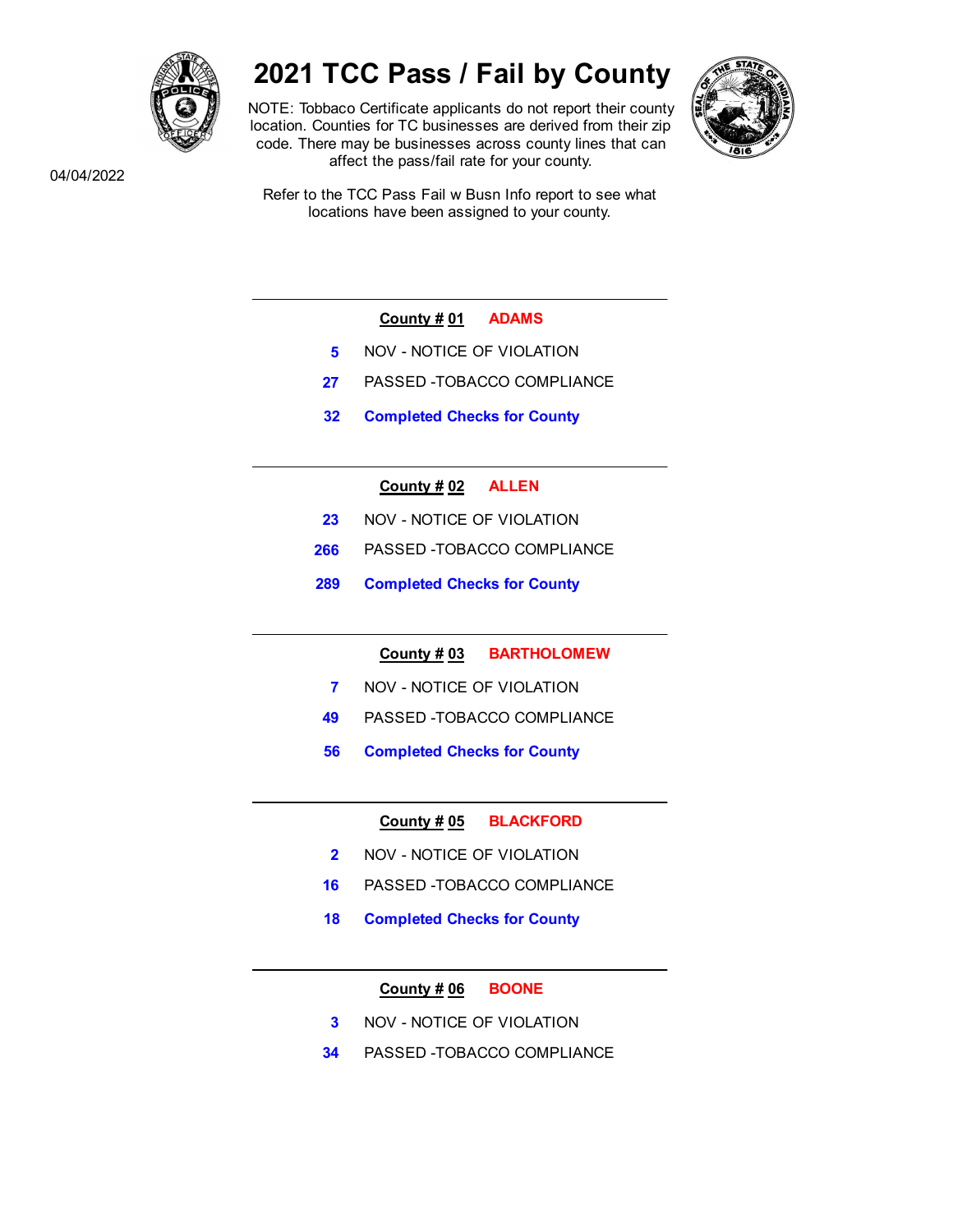#### County # 07 BROWN

- 1 NOV NOTICE OF VIOLATION
- 9 PASSED -TOBACCO COMPLIANCE
- 10 Completed Checks for County

## County # 08 CARROLL

- 1 NOV NOTICE OF VIOLATION
- 9 PASSED -TOBACCO COMPLIANCE
- 10 Completed Checks for County

## County  $\frac{\#}{109}$  CASS

- 2 NOV NOTICE OF VIOLATION
- 2 Completed Checks for County

## County # 10 CLARK

- 7 NOV NOTICE OF VIOLATION
- 15 PASSED -TOBACCO COMPLIANCE
- 22 Completed Checks for County

# County # 11 CLAY

- 2 NOV NOTICE OF VIOLATION
- 31 PASSED -TOBACCO COMPLIANCE
- 33 Completed Checks for County

#### County # 12 CLINTON

- 2 NOV NOTICE OF VIOLATION
- 20 PASSED -TOBACCO COMPLIANCE
- 22 Completed Checks for County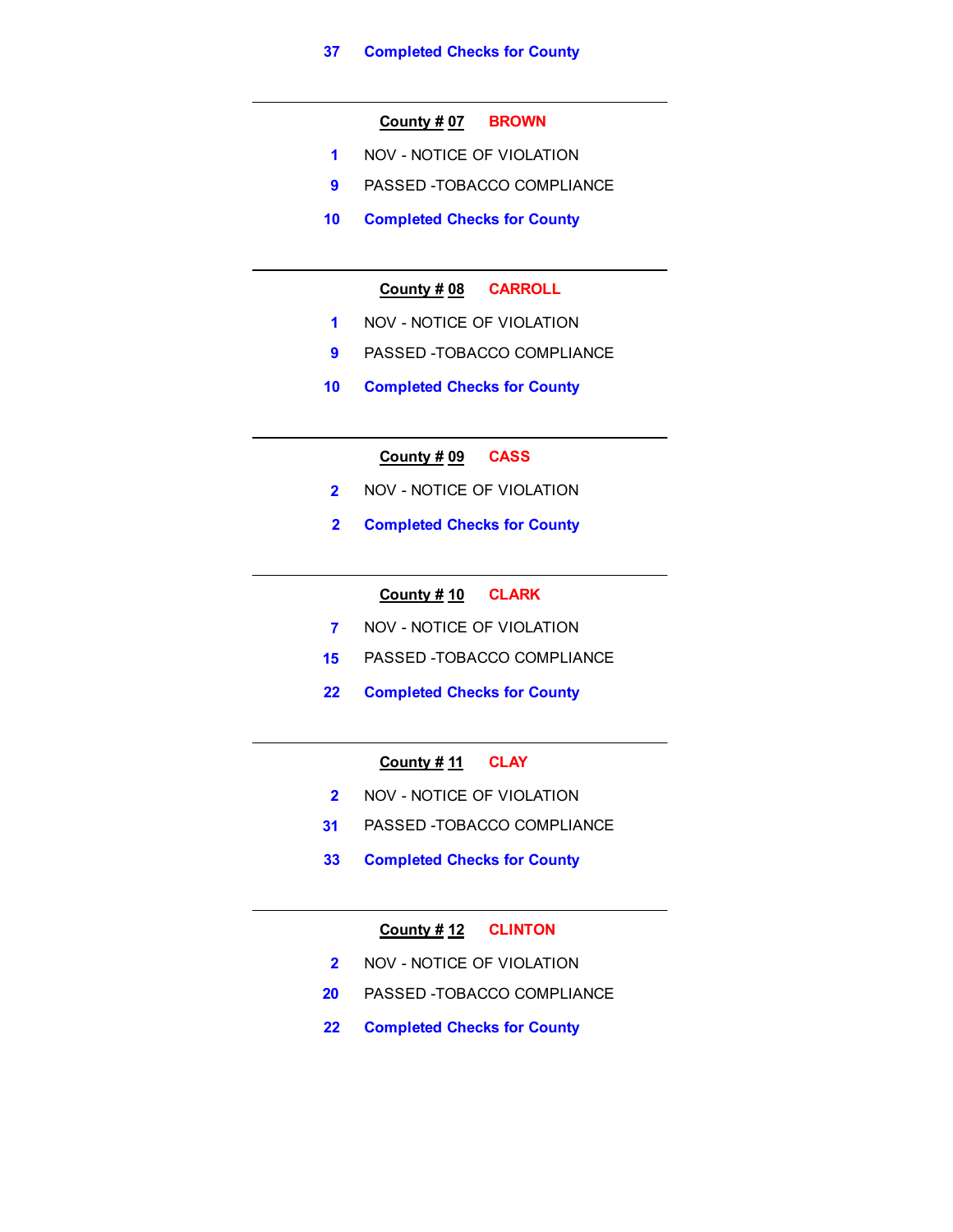#### County # 13 CRAWFORD

- 7 PASSED -TOBACCO COMPLIANCE
- 7 Completed Checks for County

## County # 14 DAVIESS

- 1 NOV NOTICE OF VIOLATION
- 30 PASSED -TOBACCO COMPLIANCE
- 31 Completed Checks for County

# County # 15 DEARBORN

- 6 NOV NOTICE OF VIOLATION
- 33 PASSED -TOBACCO COMPLIANCE
- 39 Completed Checks for County

# County # 16 DECATUR

- 7 NOV NOTICE OF VIOLATION
- 26 PASSED -TOBACCO COMPLIANCE
- 33 Completed Checks for County

## County # 17 DEKALB

- 5 NOV NOTICE OF VIOLATION
- 39 PASSED -TOBACCO COMPLIANCE
- 44 Completed Checks for County

## County # 18 DELAWARE

- 11 NOV NOTICE OF VIOLATION
- 101 PASSED -TOBACCO COMPLIANCE
- 112 Completed Checks for County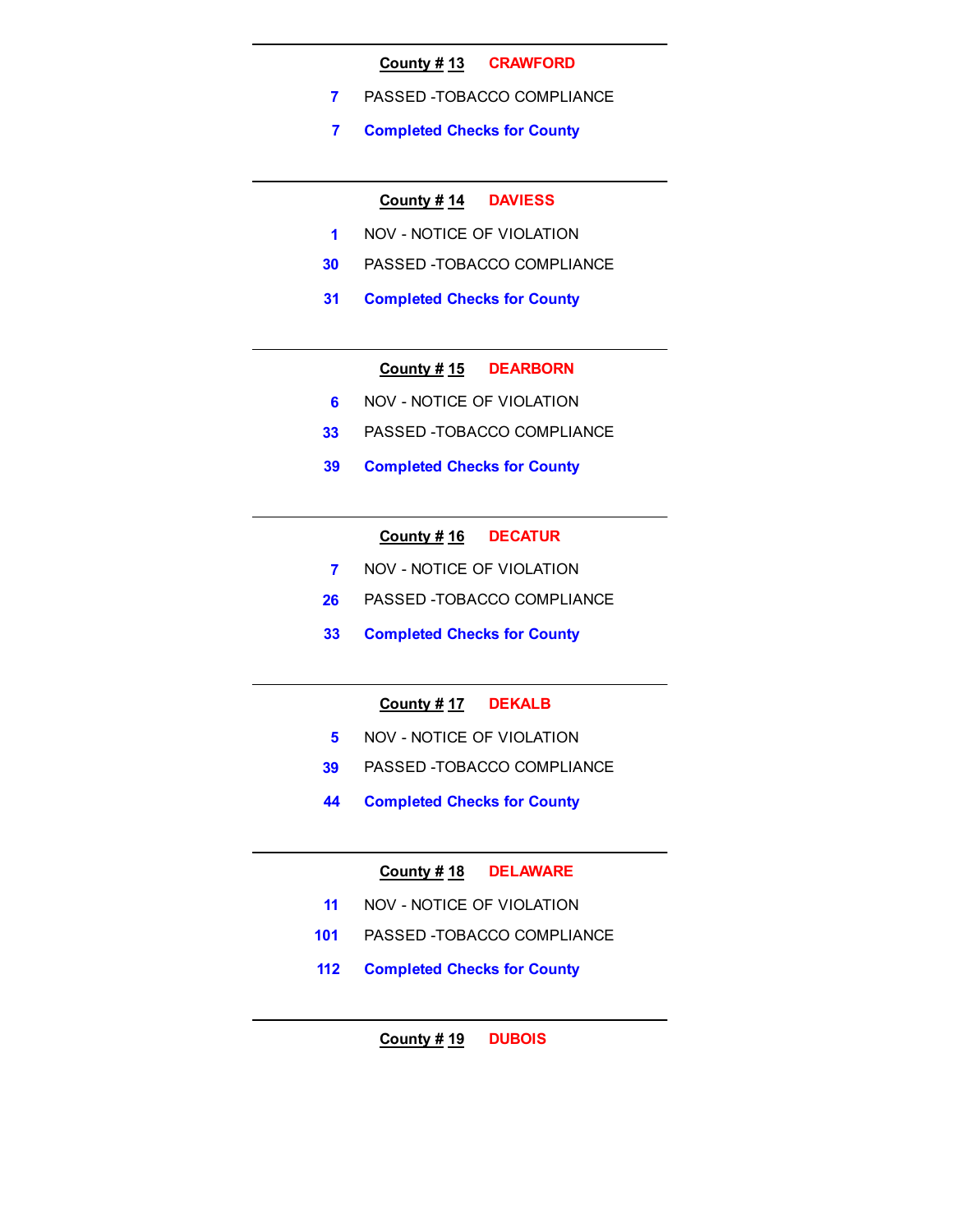- 3 NOV NOTICE OF VIOLATION
- 16 PASSED -TOBACCO COMPLIANCE
- 19 Completed Checks for County

## County # 20 ELKHART

- 17 NOV NOTICE OF VIOLATION
- 158 PASSED -TOBACCO COMPLIANCE
- 175 Completed Checks for County

## County # 21 FAYETTE

- 1 NOV NOTICE OF VIOLATION
- 19 PASSED -TOBACCO COMPLIANCE
- 20 Completed Checks for County

#### County  $\frac{\# 22}{\# 22}$  FLOYD

- 4 NOV NOTICE OF VIOLATION
- 5 PASSED -TOBACCO COMPLIANCE
- 9 Completed Checks for County

## County # 23 FOUNTAIN

- 11 PASSED -TOBACCO COMPLIANCE
- 11 Completed Checks for County

#### County # 24 FRANKLIN

- 1 NOV NOTICE OF VIOLATION
- 25 PASSED -TOBACCO COMPLIANCE
- 26 Completed Checks for County

#### County # 25 FULTON

- 3 NOV NOTICE OF VIOLATION
- 21 PASSED -TOBACCO COMPLIANCE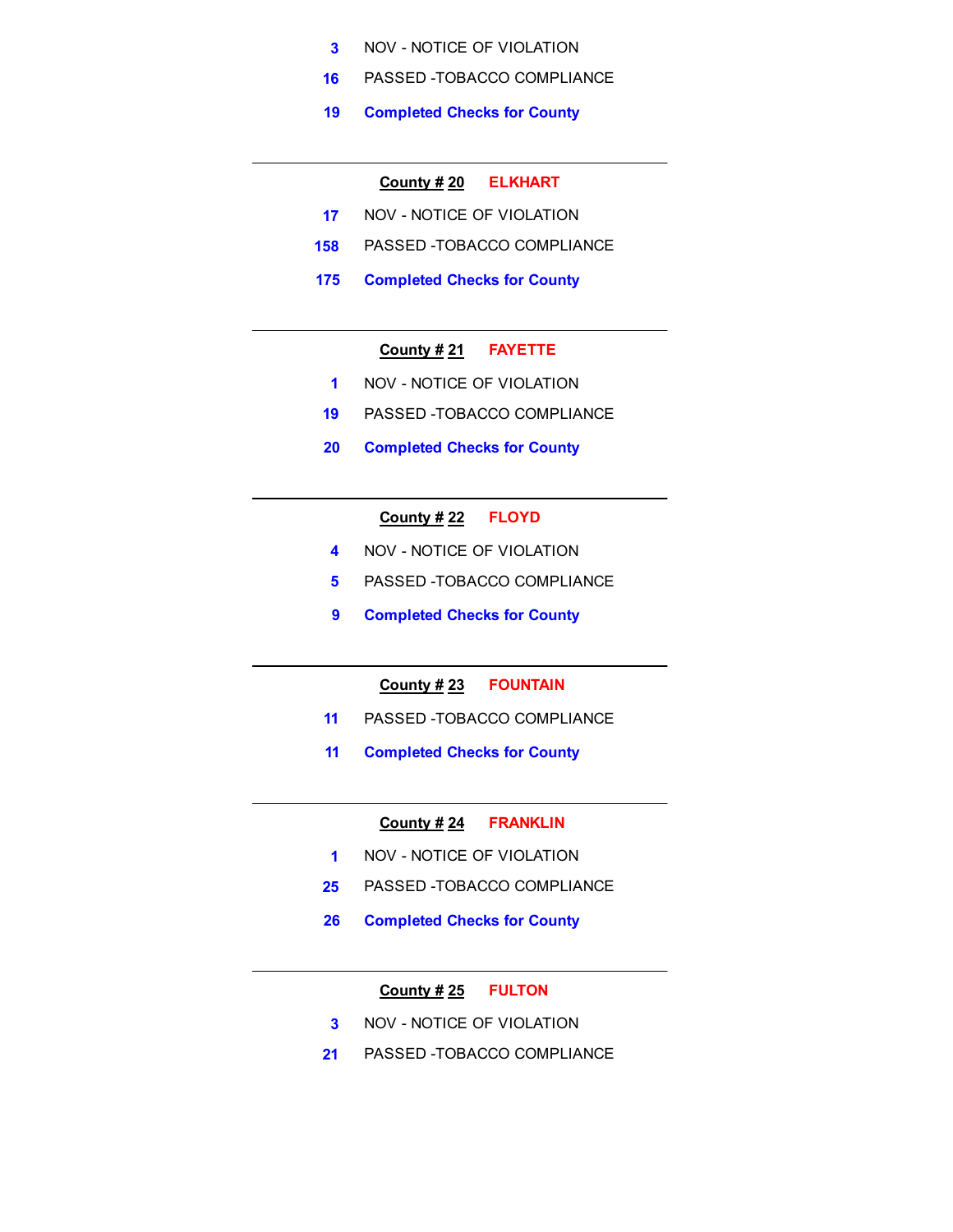## County # 26 GIBSON

- 9 NOV NOTICE OF VIOLATION
- 27 PASSED -TOBACCO COMPLIANCE
- 36 Completed Checks for County

## County # 27 GRANT

- 3 NOV NOTICE OF VIOLATION
- 89 PASSED -TOBACCO COMPLIANCE
- 92 Completed Checks for County

## County  $\frac{\#}{28}$  GREENE

- 3 NOV NOTICE OF VIOLATION
- 29 PASSED -TOBACCO COMPLIANCE
- 32 Completed Checks for County

## County # 29 HAMILTON

- 9 NOV NOTICE OF VIOLATION
- 96 PASSED -TOBACCO COMPLIANCE
- 105 Completed Checks for County

#### County # 30 HANCOCK

- 30 PASSED -TOBACCO COMPLIANCE
- 30 Completed Checks for County

#### County # 31 HARRISON

- 4 NOV NOTICE OF VIOLATION
- 10 PASSED -TOBACCO COMPLIANCE
- 14 Completed Checks for County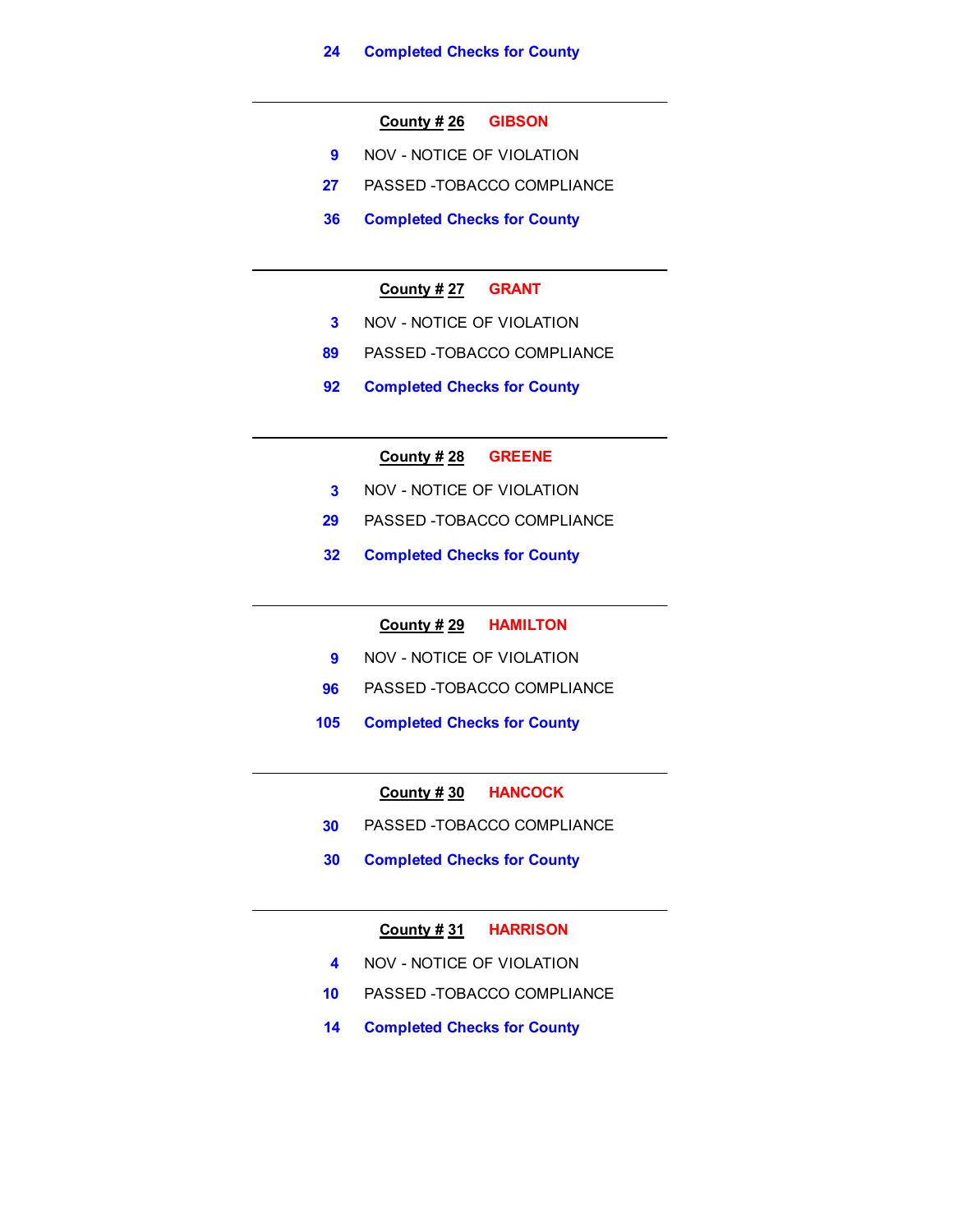#### County # 32 HENDRICKS

- 2 NOV NOTICE OF VIOLATION
- 60 PASSED -TOBACCO COMPLIANCE
- 62 Completed Checks for County

#### County  $\frac{\text{#}}{33}$  HENRY

- 1 NOV NOTICE OF VIOLATION
- 23 PASSED -TOBACCO COMPLIANCE
- 24 Completed Checks for County

#### County # 34 HOWARD

- 17 PASSED -TOBACCO COMPLIANCE
- 17 Completed Checks for County

#### County # 35 HUNTINGTON

- 1 NOV NOTICE OF VIOLATION
- 46 PASSED -TOBACCO COMPLIANCE
- 47 Completed Checks for County

## County # 36 JACKSON

- 5 NOV NOTICE OF VIOLATION
- 30 PASSED -TOBACCO COMPLIANCE
- 35 Completed Checks for County

# County # 37 JASPER

- 2 NOV NOTICE OF VIOLATION
- 36 PASSED -TOBACCO COMPLIANCE
- 38 Completed Checks for County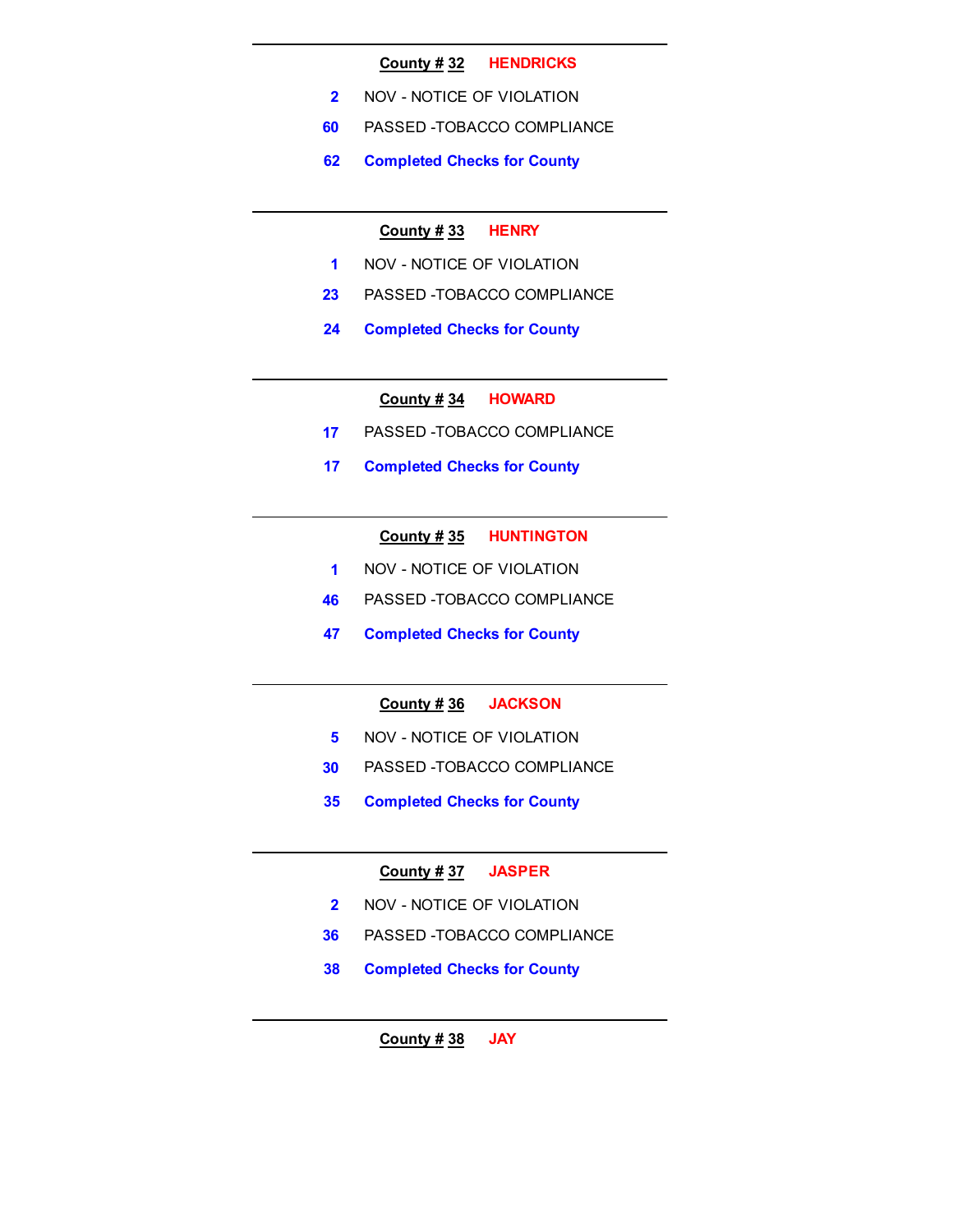- 19 PASSED -TOBACCO COMPLIANCE
- 19 Completed Checks for County

#### County # 39 JEFFERSON

- 1 NOV NOTICE OF VIOLATION
- 16 PASSED -TOBACCO COMPLIANCE
- 17 Completed Checks for County

#### County # 40 JENNINGS

- 1 PASSED -TOBACCO COMPLIANCE
- 1 Completed Checks for County

## County # 41 JOHNSON

- 2 NOV NOTICE OF VIOLATION
- 22 PASSED -TOBACCO COMPLIANCE
- 24 Completed Checks for County

## County # 42 KNOX

- 4 NOV NOTICE OF VIOLATION
- 37 PASSED -TOBACCO COMPLIANCE
- 41 Completed Checks for County

# County # 43 KOSCIUSKO

- 4 NOV NOTICE OF VIOLATION
- 70 PASSED -TOBACCO COMPLIANCE
- 74 Completed Checks for County

## County # 44 LAGRANGE

- 2 NOV NOTICE OF VIOLATION
- 28 PASSED -TOBACCO COMPLIANCE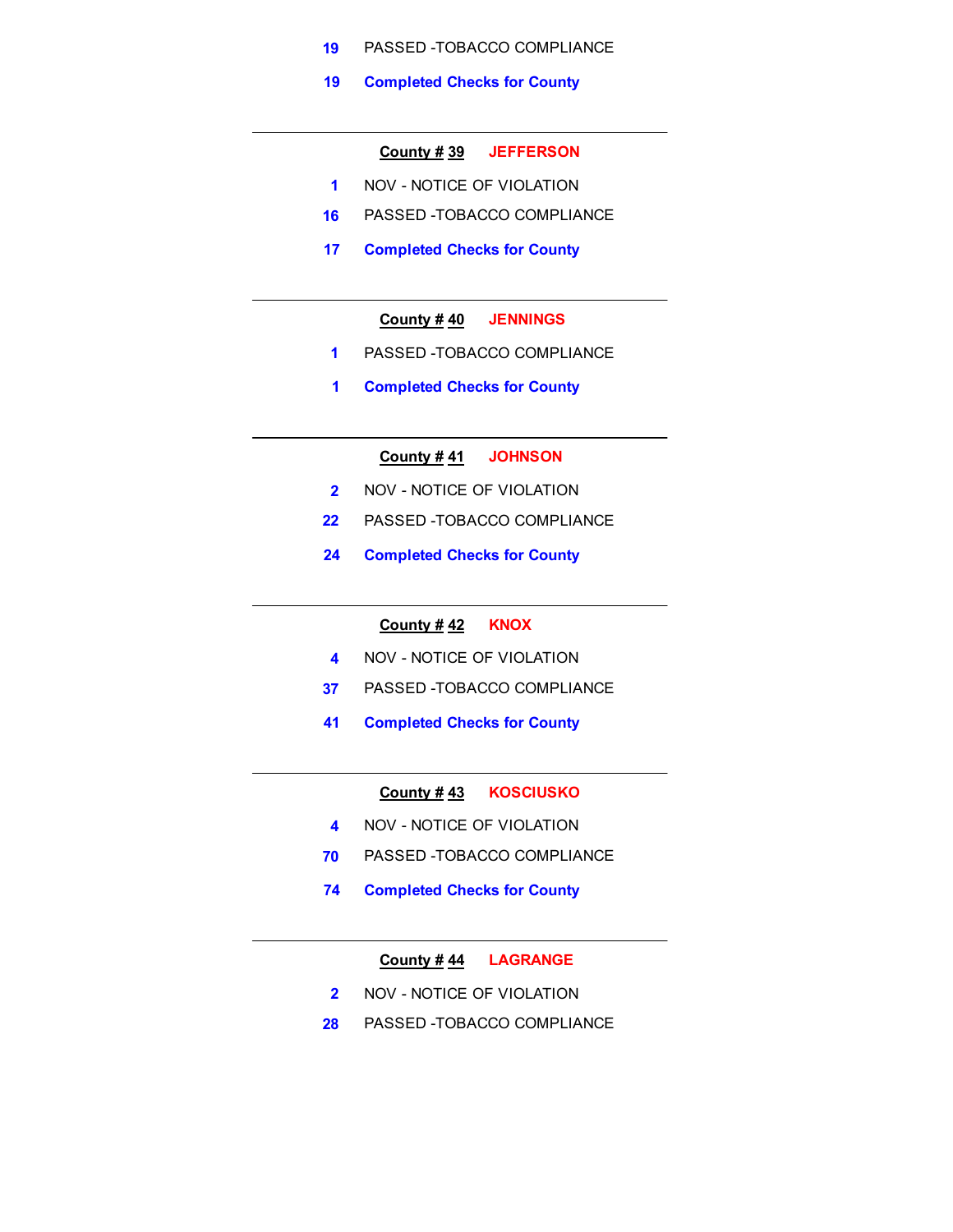## County  $\frac{\#}{45}$  LAKE

- 23 NOV NOTICE OF VIOLATION
- 140 PASSED -TOBACCO COMPLIANCE
- 163 Completed Checks for County

## County # 46 LAPORTE

- 14 NOV NOTICE OF VIOLATION
- 93 PASSED TOBACCO COMPLIANCE
- 107 Completed Checks for County

#### County # 47 LAWRENCE

- 2 NOV NOTICE OF VIOLATION
- 24 PASSED -TOBACCO COMPLIANCE
- 26 Completed Checks for County

#### County # 48 MADISON

- 2 NOV NOTICE OF VIOLATION
- 57 PASSED -TOBACCO COMPLIANCE
- 59 Completed Checks for County

#### County  $\frac{\#}{49}$  MARION

- 12 NOV NOTICE OF VIOLATION
- 85 PASSED -TOBACCO COMPLIANCE
- 97 Completed Checks for County

## County # 50 MARSHALL

- 5 NOV NOTICE OF VIOLATION
- 48 PASSED -TOBACCO COMPLIANCE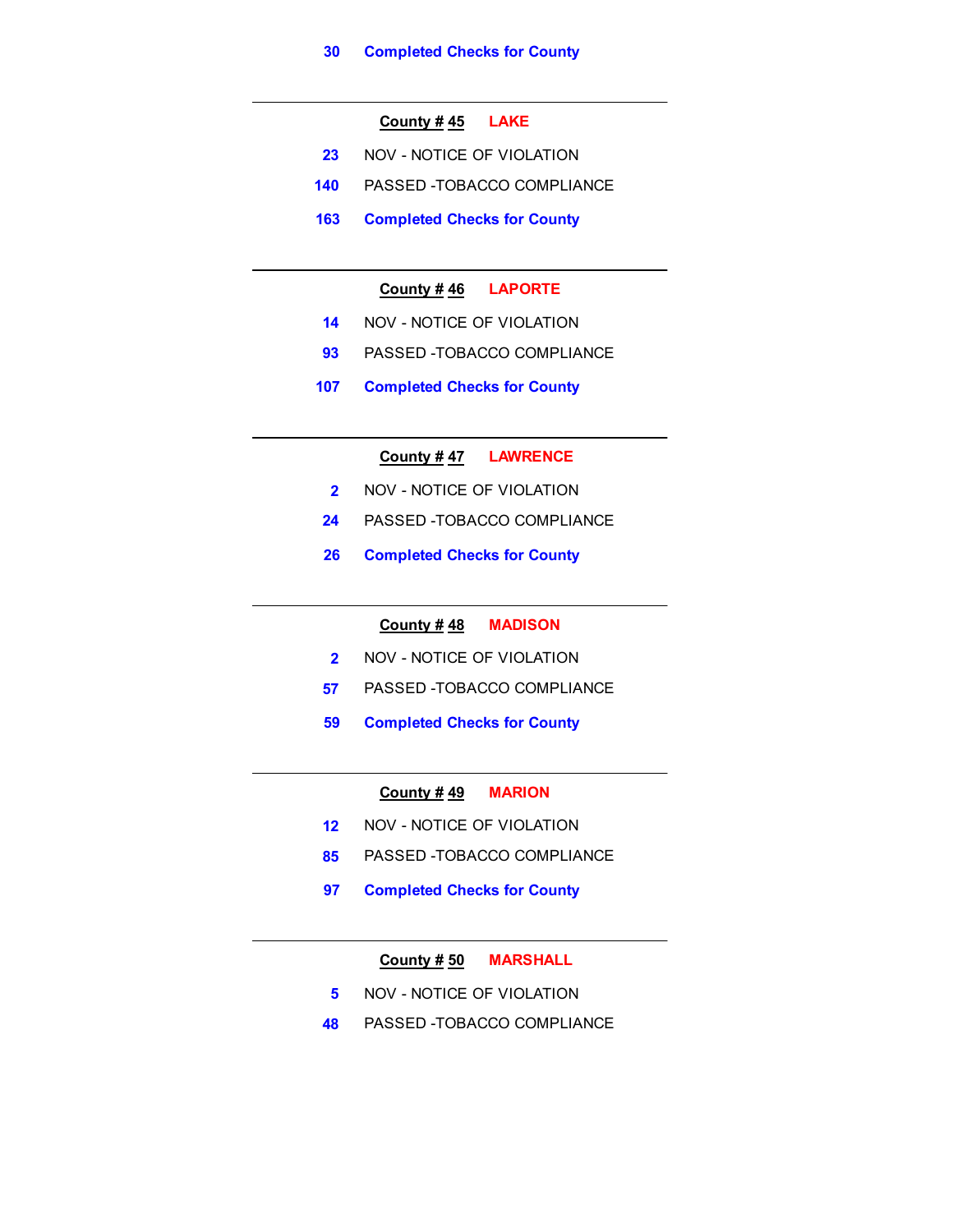## County # 51 MARTIN

- 1 NOV NOTICE OF VIOLATION
- 11 PASSED -TOBACCO COMPLIANCE
- 12 Completed Checks for County

## County  $\frac{\#}{52}$  MIAMI

- 1 NOV NOTICE OF VIOLATION
- 38 PASSED -TOBACCO COMPLIANCE
- 39 Completed Checks for County

## County # 53 MONROE

- 8 NOV NOTICE OF VIOLATION
- 66 PASSED -TOBACCO COMPLIANCE
- 74 Completed Checks for County

#### County # 54 MONTGOMERY

- 1 NOV NOTICE OF VIOLATION
- 16 PASSED -TOBACCO COMPLIANCE
- 17 Completed Checks for County

#### County # 55 MORGAN

- 4 PASSED -TOBACCO COMPLIANCE
- 4 Completed Checks for County

#### County # 56 NEWTON

- 1 PASSED -TOBACCO COMPLIANCE
- 1 Completed Checks for County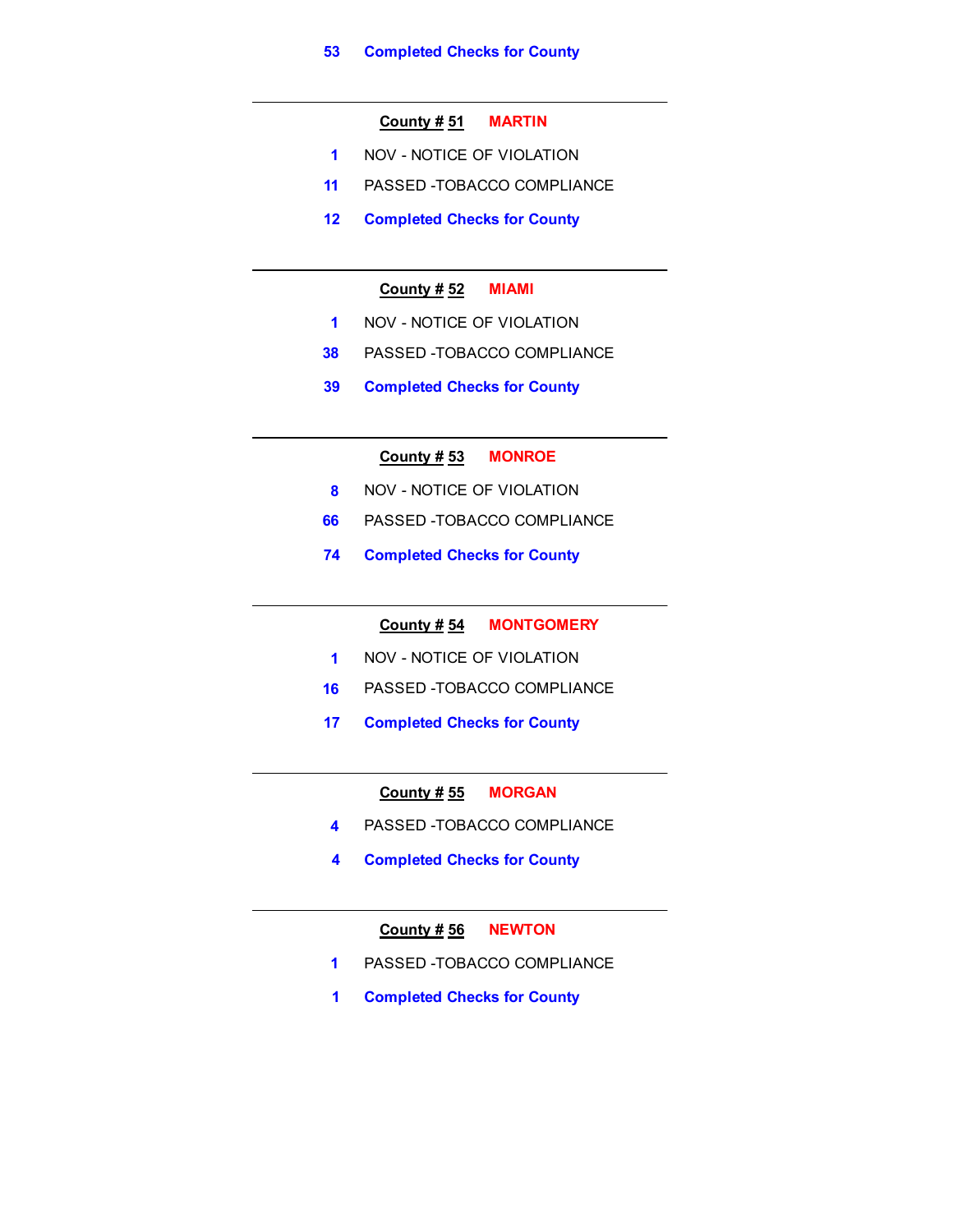#### County # 57 NOBLE

- 6 NOV NOTICE OF VIOLATION
- 45 PASSED -TOBACCO COMPLIANCE
- 51 Completed Checks for County

## County  $\frac{\text{# }58}{\text{OH}}$  OHIO

- 4 PASSED -TOBACCO COMPLIANCE
- 4 Completed Checks for County

# County # 59 ORANGE

- 1 NOV NOTICE OF VIOLATION
- 19 PASSED -TOBACCO COMPLIANCE
- 20 Completed Checks for County

## County  $\frac{\#}{60}$  OWEN

- 2 NOV NOTICE OF VIOLATION
- 16 PASSED -TOBACCO COMPLIANCE
- 18 Completed Checks for County

## County # 61 PARKE

- 1 NOV NOTICE OF VIOLATION
- 17 PASSED -TOBACCO COMPLIANCE
- 18 Completed Checks for County

# County # 62 PERRY

- 1 NOV NOTICE OF VIOLATION
- 5 PASSED -TOBACCO COMPLIANCE
- 6 Completed Checks for County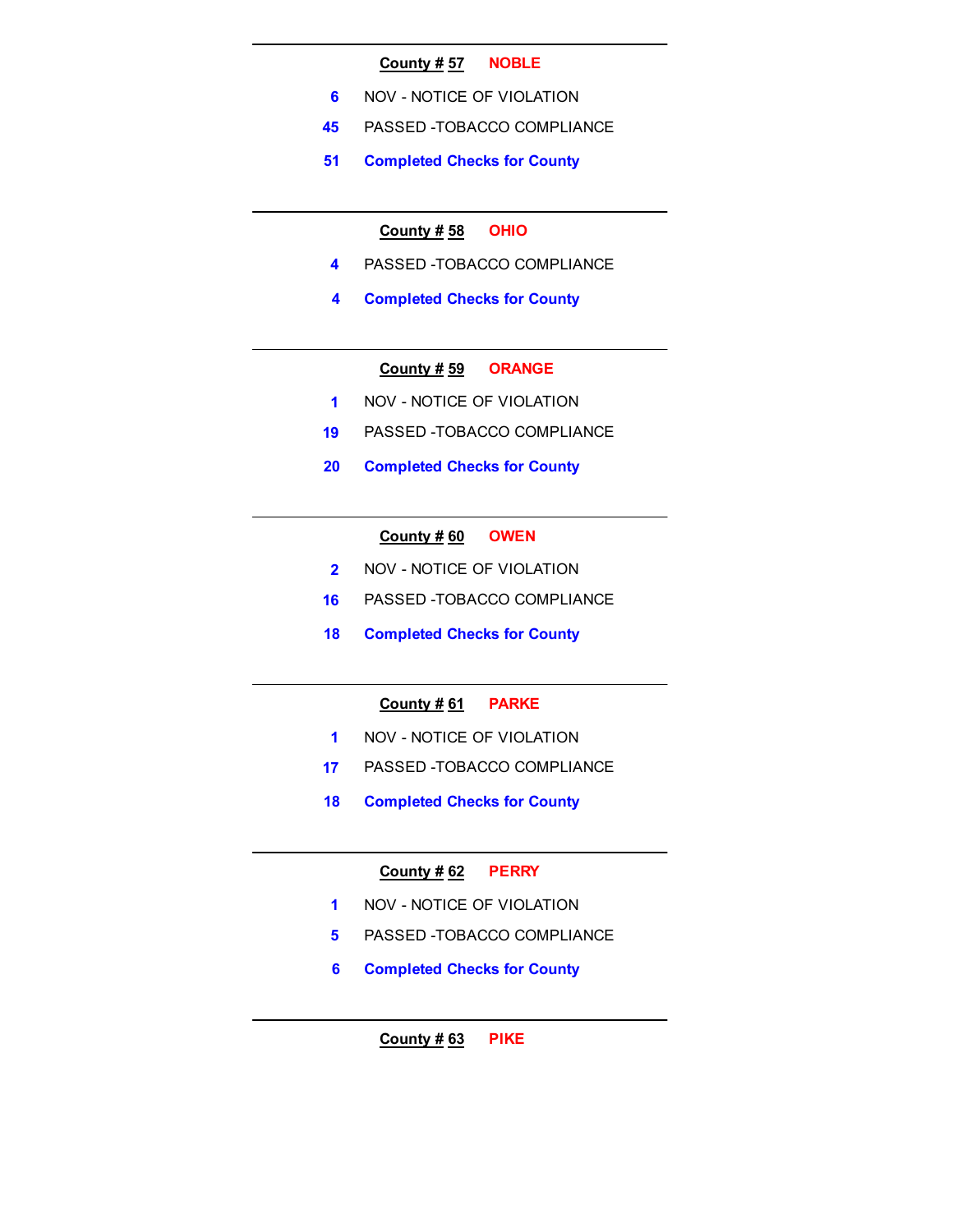- 11 PASSED -TOBACCO COMPLIANCE
- 11 Completed Checks for County

#### County # 64 PORTER

- 7 NOV NOTICE OF VIOLATION
- 113 PASSED -TOBACCO COMPLIANCE
- 120 Completed Checks for County

#### County # 65 POSEY

- 1 NOV NOTICE OF VIOLATION
- 14 PASSED -TOBACCO COMPLIANCE
- 15 Completed Checks for County

# County # 66 PULASKI

- 1 NOV NOTICE OF VIOLATION
- 1 Completed Checks for County

#### County # 67 PUTNAM

- 3 NOV NOTICE OF VIOLATION
- 31 PASSED -TOBACCO COMPLIANCE
- 34 Completed Checks for County

#### County # 68 RANDOLPH

- 23 PASSED -TOBACCO COMPLIANCE
- 23 Completed Checks for County

#### County  $\# 69$  RIPLEY

- 4 NOV NOTICE OF VIOLATION
- 36 PASSED -TOBACCO COMPLIANCE
- 40 Completed Checks for County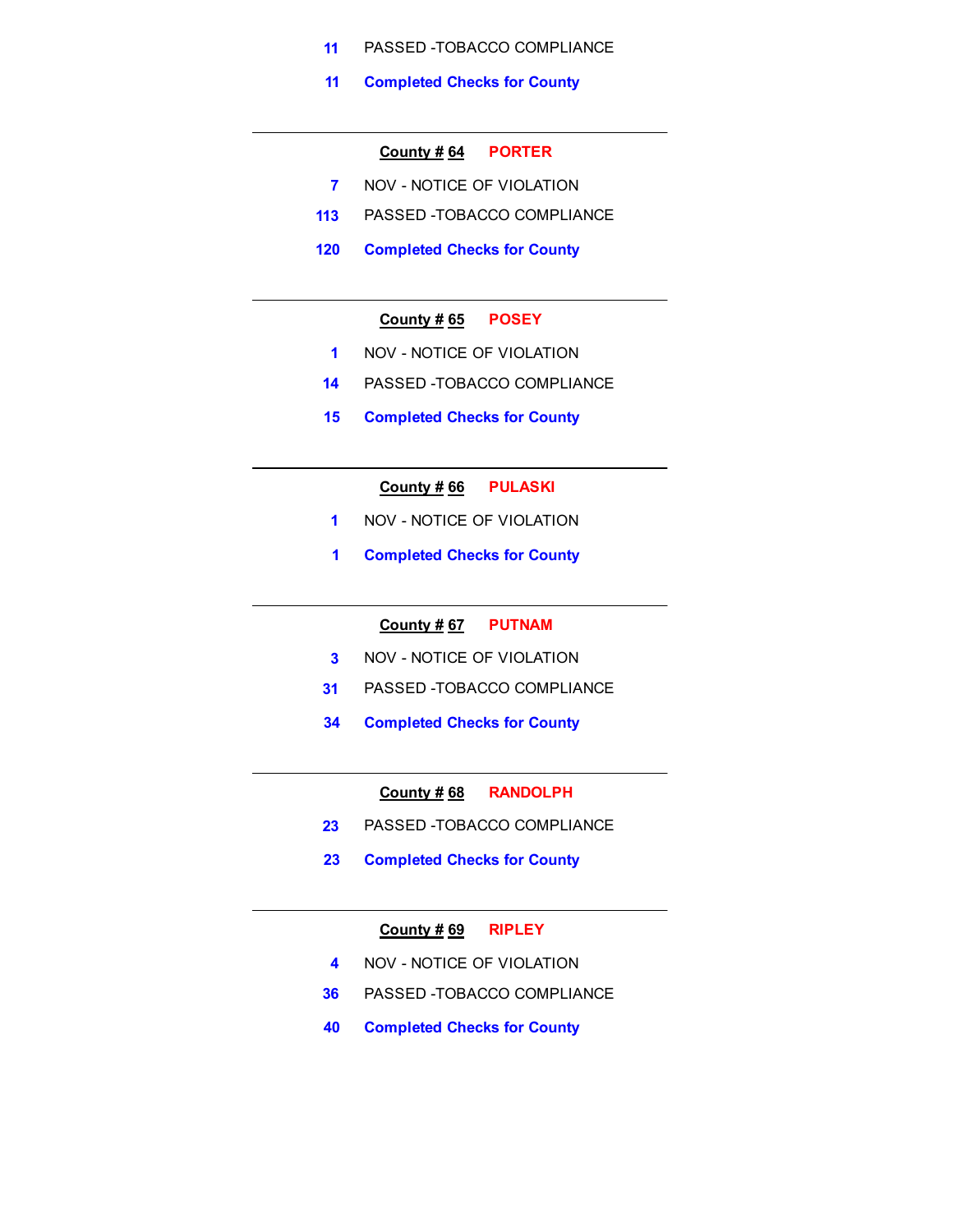#### County # 70 RUSH

- 1 NOV NOTICE OF VIOLATION
- 1 PASSED -TOBACCO COMPLIANCE
- 2 Completed Checks for County

## County # 71 ST. JOSEPH

- 36 NOV NOTICE OF VIOLATION
- 177 PASSED -TOBACCO COMPLIANCE
- 213 Completed Checks for County

#### County # 72 JEFFERSON

- 5 NOV NOTICE OF VIOLATION
- 15 PASSED -TOBACCO COMPLIANCE
- 20 Completed Checks for County

## County # 73 SHELBY

- 5 NOV NOTICE OF VIOLATION
- 27 PASSED -TOBACCO COMPLIANCE
- 32 Completed Checks for County

## County # 74 SPENCER

- 10 PASSED -TOBACCO COMPLIANCE
- 10 Completed Checks for County

# County # 75 STARKE

- 4 NOV NOTICE OF VIOLATION
- 16 PASSED -TOBACCO COMPLIANCE
- 20 Completed Checks for County

# County # 76 STEUBEN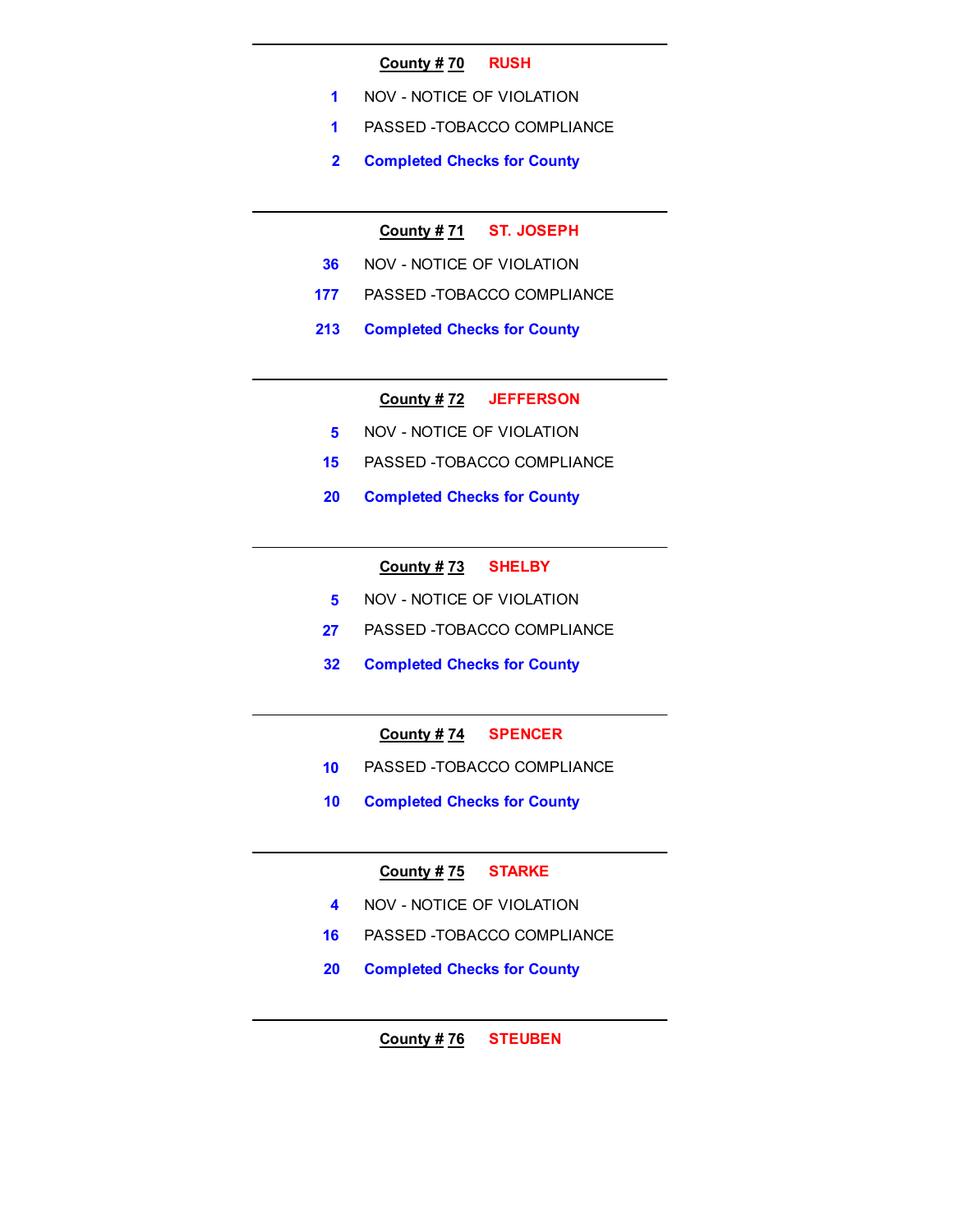- 4 NOV NOTICE OF VIOLATION
- 41 PASSED -TOBACCO COMPLIANCE
- 45 Completed Checks for County

## County # 77 SULLIVAN

- 4 NOV NOTICE OF VIOLATION
- 28 PASSED -TOBACCO COMPLIANCE
- 32 Completed Checks for County

## County  $\frac{\#}{12}$  OHIO

- 3 PASSED -TOBACCO COMPLIANCE
- 3 Completed Checks for County

## County # 79 TIPPECANOE

- 4 NOV NOTICE OF VIOLATION
- 31 PASSED -TOBACCO COMPLIANCE
- 35 Completed Checks for County

County # 82 VANDERBURGH

- 12 NOV NOTICE OF VIOLATION
- 46 PASSED -TOBACCO COMPLIANCE
- 58 Completed Checks for County

County # 83 VERMILLION

- 2 NOV NOTICE OF VIOLATION
- 21 PASSED -TOBACCO COMPLIANCE
- 23 Completed Checks for County

#### County  $\frac{\# 84}{ }$  VIGO

- 3 NOV NOTICE OF VIOLATION
- 51 PASSED -TOBACCO COMPLIANCE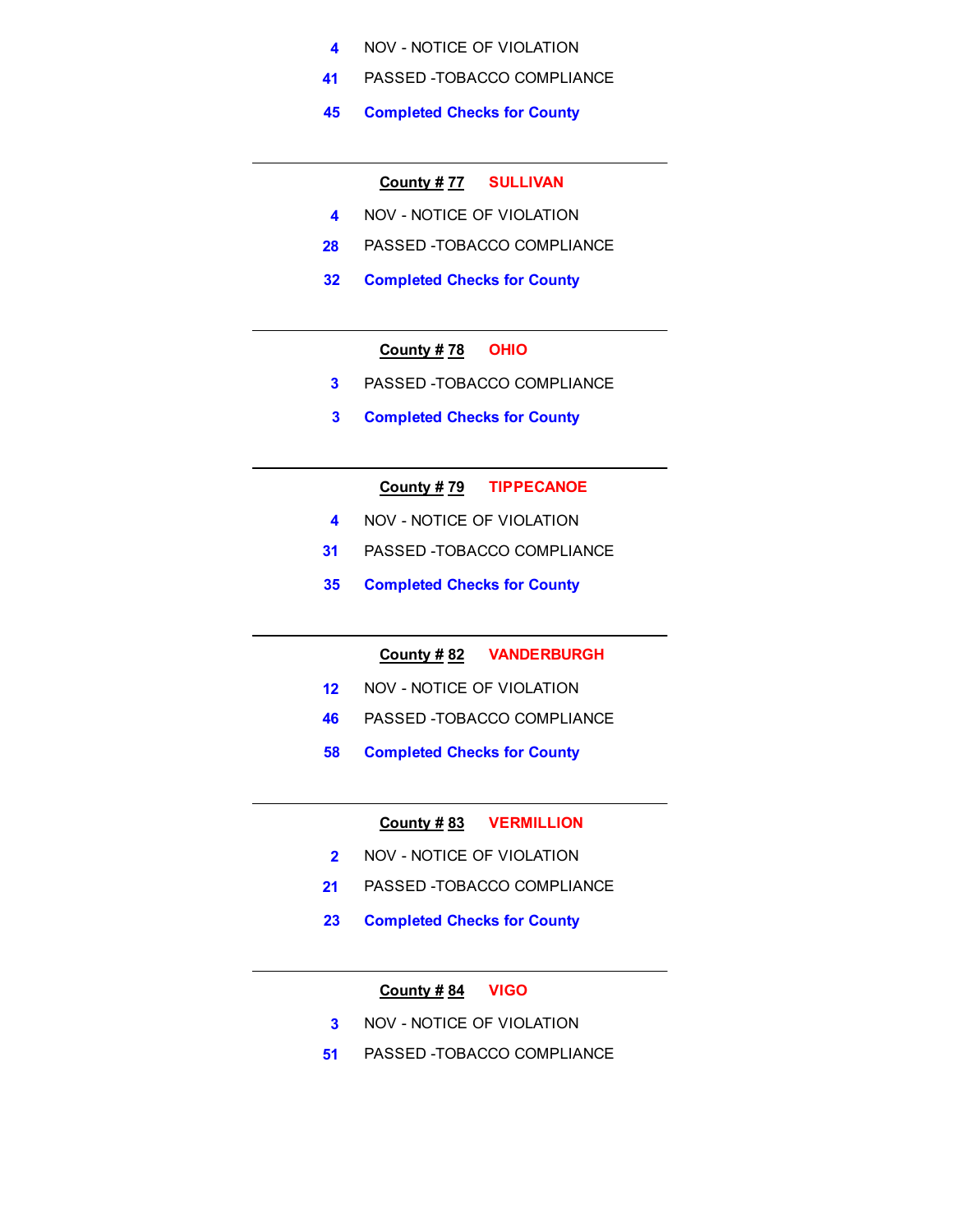#### County # 85 WABASH

- 3 NOV NOTICE OF VIOLATION
- 34 PASSED -TOBACCO COMPLIANCE
- 37 Completed Checks for County

## County # 87 WARRICK

- 1 NOV NOTICE OF VIOLATION
- 25 PASSED -TOBACCO COMPLIANCE
- 26 Completed Checks for County

County # 88 WASHINGTON

- 2 NOV NOTICE OF VIOLATION
- 16 PASSED -TOBACCO COMPLIANCE
- 18 Completed Checks for County

#### County # 89 WAYNE

- 8 PASSED -TOBACCO COMPLIANCE
- 8 Completed Checks for County

## County # 90 WELLS

- 4 NOV NOTICE OF VIOLATION
- 21 PASSED -TOBACCO COMPLIANCE
- 25 Completed Checks for County

#### County  $\frac{\# 91}{ }$  WHITE

- 1 NOV NOTICE OF VIOLATION
- 3 PASSED -TOBACCO COMPLIANCE
- 4 Completed Checks for County